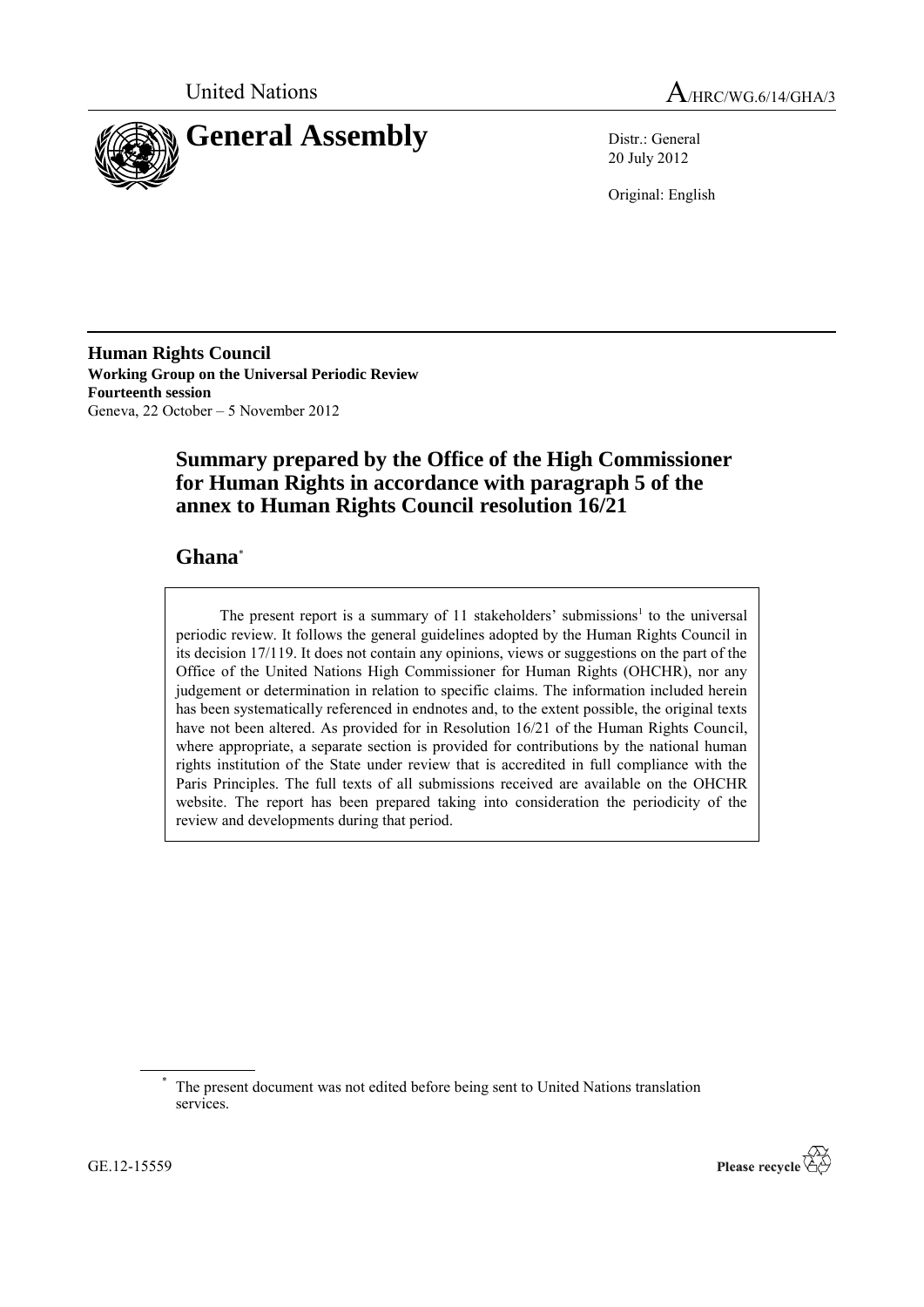## **I. Information provided by the accredited national human rights institution of the State under review in full compliance with the Paris Principles**

See Joint Submission 1 (JS1).

### **II. Information provided by other stakeholders**

### **A. Background and framework**

#### **1. Scope of international obligations**

1. Amnesty International (AI) recommended that Ghana ratify the International Convention for the Protection of All Persons from Enforced Disappearance; the Convention on the Rights of Persons with Disabilities and the Optional Protocol; the Second Optional Protocol to the International Covenant on Civil and Political Rights, aiming at the abolition of the death penalty; and the Optional Protocol to the Convention against Torture and Other Cruel, Inhuman or Degrading Treatment or Punishment; and permit international inspection of all places of detention.<sup>2</sup>

2. Edmund Rice International (ERI) and Human Rights Watch (HRW) recommended that Ghana ratify the Convention on the Rights of Persons with Disabilities and harmonise its legislation with the requirements of this Convention.<sup>3</sup>

3. Joint Submission 3 (JS3) advised that Ghana ratify the Optional Protocol to the Convention on the Rights of the Child on the sale of children, child prostitution and child pornography. 4

4. The International Organization for Migration (IOM) recommended that Ghana take the steps to be party to the Palermo Protocol to Prevent, Suppress and Punish Trafficking in Persons.<sup>5</sup>

#### **2. Constitutional and legislative framework**

5. JS1 stated that, in January 2010, Ghana initiated a process to review the 1992 Constitution with the establishment of a 9-member Constitution Review Commission mandated to:1) ascertain from people their views on the operation of the 1992 Fourth Republican Constitution and, in particular, its strengths and weaknesses; 2) articulate the concerns of people on amendments that may be required for a comprehensive review of the Constitution; and 3) make recommendations to the Government for consideration and provide a draft Bill for possible amendments to the Constitution.<sup>6</sup>

6. AI stated that, although the final report of the Constitutional Review Commission has not yet been made public, a summary of the report was released in December 2011. Its recommendations include abolishing the death penalty and replacing it with life imprisonment without parole; full recognition of economic, social and cultural rights in the Constitution; and direct enforcement of decisions by the Commission on Human Rights and Administrative Justice (CHRAJ) which is to have increased powers to enable it to initiate investigations within its mandate.<sup>7</sup>

7. AI indicated that Article 13 of the 1992 Constitution, which guarantees the right to life, provides for much wider grounds for the use of lethal force than is permissible under international standards. It has a more lenient standard of necessity than the UN Basic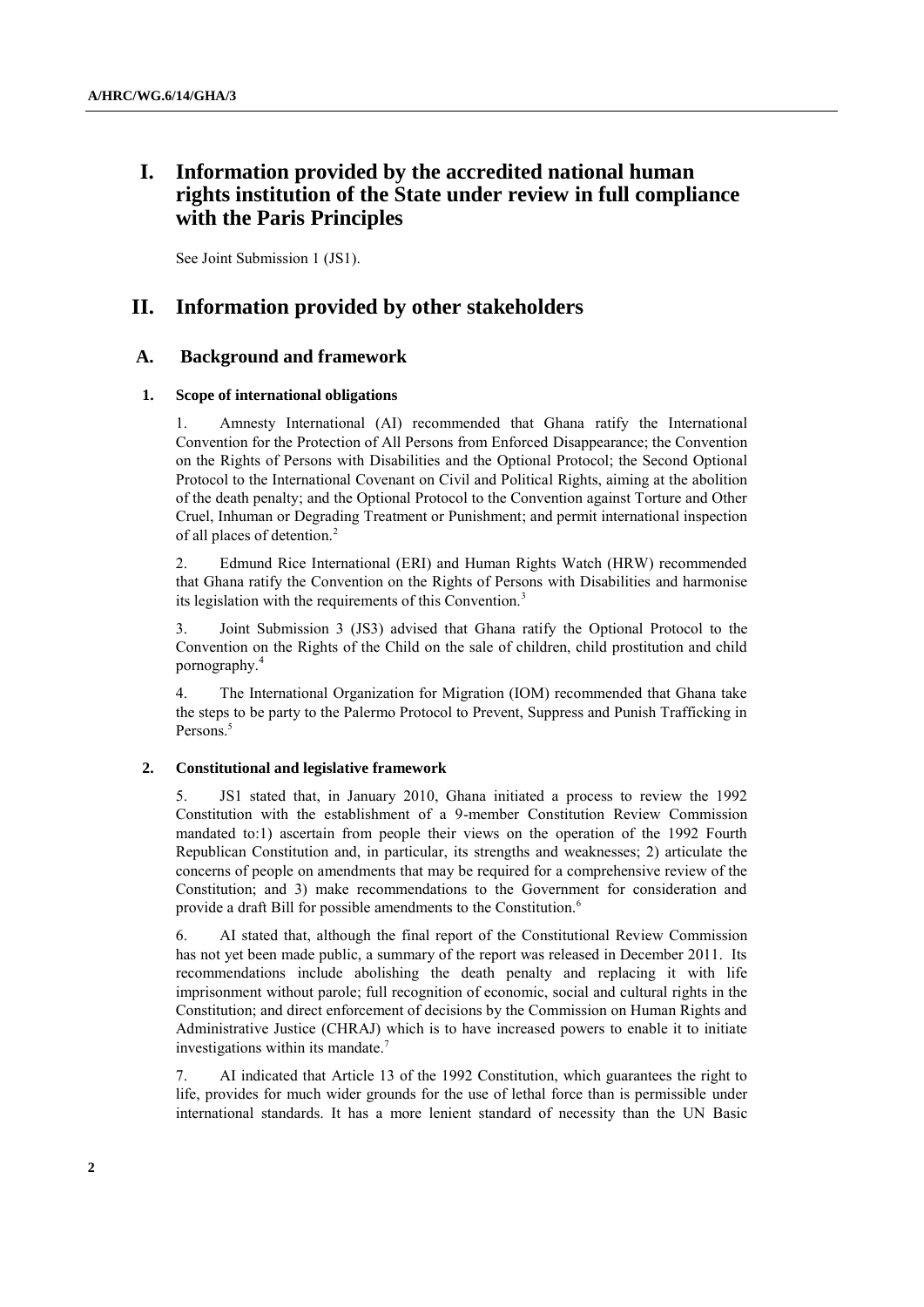Principles on the Use of Force and Firearms by Law Enforcement Officials.<sup>8</sup> AI recommended that Ghana amend Article 13 to ensure the grounds permitting the use of lethal force are in line with international standards.<sup>9</sup>

8. AI stated that most economic, social and cultural rights are not included within Chapter 5 of the 1992 Constitution. Although some economic, social and cultural rights are included in Chapter 6 on Directive Principles of State Policy, these directive principles have not been enforceable in the courts.<sup>10</sup>

9. AI indicated that, while some crimes under international law are defined as crimes under Ghanaian law, other such crimes, including war crimes defined in international humanitarian law applicable during non-international armed conflict, crimes against humanity; 'other acts' of genocide (such as conspiracy, direct and public incitement, attempt and complicity); extrajudicial execution; enforced disappearance and aggression, are not defined as crimes. The definitions of crimes under national law should be as broad as the definitions set out in the Rome Statute (to which Ghana is a party), but whenever international treaties or customary law contain stronger definitions than those in the Rome Statute, these definitions should be incorporated into Ghanaian law.<sup>11</sup>

#### **3. Institutional and human rights infrastructure and policy measures**

10. JS1 stated that CHRAJ has received increasing resources from the government in executing its functions which has allowed it to undertake training programmes to improve staff capacity to better promote and protect human rights and investigate cases involving violations.<sup>12</sup>

11. JS1 stated that Ghana is in the process of drafting a National Human Rights Action Plan (NAHRAP) which would enable Ghana to address human rights concerns in a comprehensive and holistic manner. The NAHRAP will cover five key priority areas, namely: economic, social and cultural rights; civil and political rights; vulnerable groups/minorities; international and national legal frameworks; and human rights education.<sup>13</sup>

### **B. Implementation of international human rights obligations**

### **1. Equality and non-discrimination**

12. JS1 indicated that gender disparities and inequalities still persist. Harmful and discriminatory social and cultural practices against women and girls are justified in the name of culture. The Affirmative Action Policy (1994) initiated by the government calls for 40 per cent representation of women in public decision-making but women are still underrepresented in policy and decision-making in Ghana. Women for instance account for less than 10% of Parliamentarians in Ghana.<sup>14</sup>

13. JS1 stated that the Property Rights of Spouses Bill and the Intestate Succession Bill have been laid before Parliament. Although the 1992 Constitution requires that legislation regulating the property rights of spouses would be enacted as soon as practicable after the coming into force of the Constitution, the two Bills still encounter stultifying delays in Parliament.<sup>15</sup>

14. AI stated that Ghana has not yet harmonized the norms of citizenship for foreign spouses in line with the Convention on the Elimination of All Forms of Discrimination against Women (CEDAW). Further legislative reforms are needed to ensure equal rights between women and men.<sup>16</sup>

15. ERI indicated that children without family are the most discriminated against in many ways, especially in the traditional homes. They drop out from school to do all the odd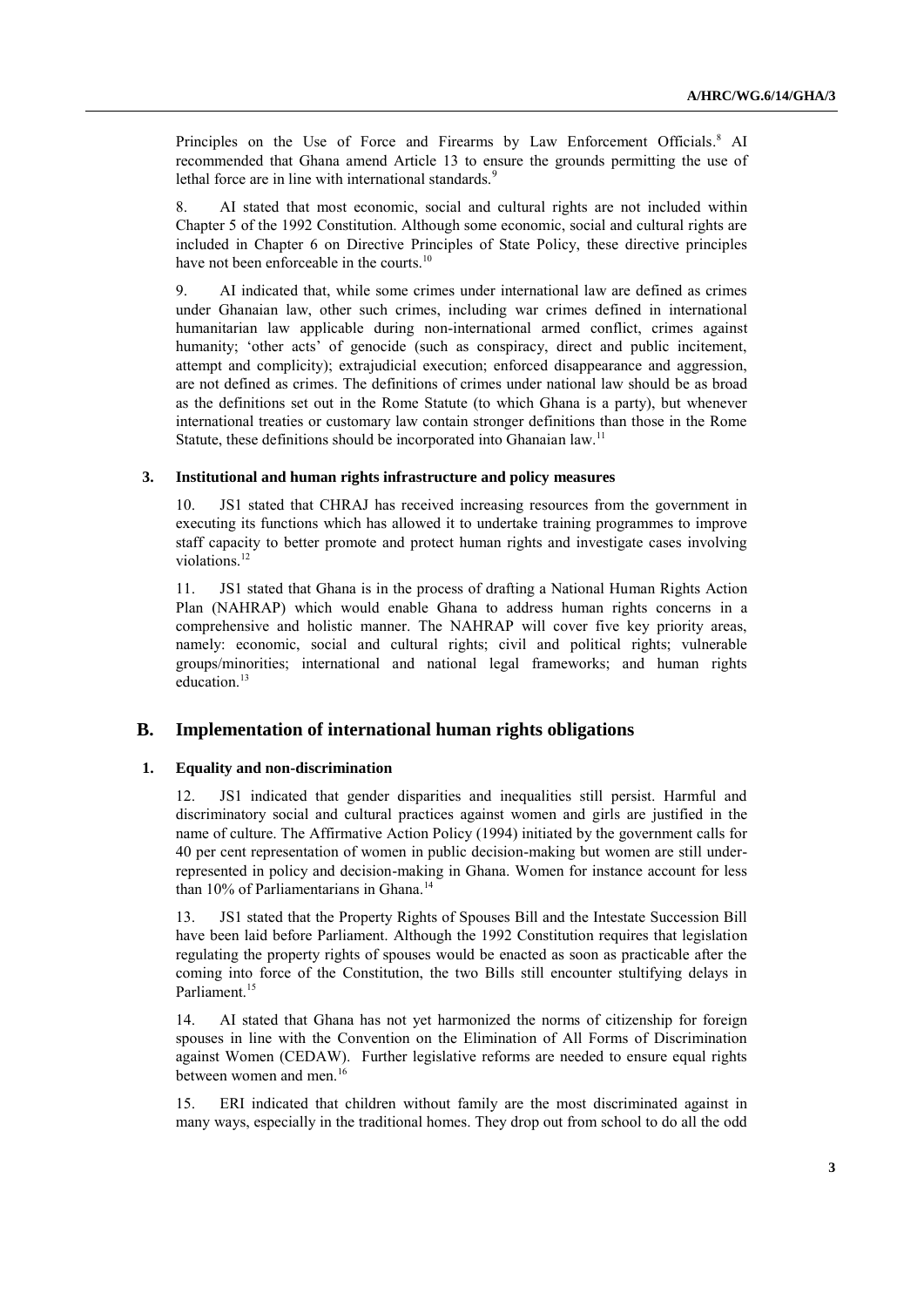jobs of the family. Local estimates, in some rural areas, suggest that 20 per cent of children fall into this category.<sup>17</sup> ERI recommended that Ghana protect the rights of its most vulnerable children, by establishing programmes to ensure their full participation in education and employment.<sup>18</sup>

16. JS1 stated that the Mental Health Bill was passed by Parliament in March, 2012. Key rights and principles under the Act include equality and non-discrimination and freedom from inhuman and degrading treatment. The mentally ill suffer stigmatisation largely because of the deeply held beliefs and superstitions.<sup>19</sup> JS1 reported that there is also discrimination against and stigmatisation of people living with HIV/AIDS.<sup>20</sup>

17. AI indicated that Ghana's Constitution guarantees freedom from discrimination, in line with the International Covenant on Civil and Political Rights, Article 2 of which guarantees non-discrimination on the grounds of sex. However, discrimination on the grounds of sexual orientation persists.<sup>21</sup>

18. The Advocates for Human Rights (AHR) stated that non-Ghanaians face discrimination based on national origin, nationality, and ethnicity.<sup>22</sup> AHR recommended that Ghana create a public-awareness campaign to address and combat discrimination against non-Ghanaians and to explain the status of refugees selected for local integration.<sup>23</sup>

#### **2. Right to life, liberty and security of the person**

19. AI stated that Ghana is abolitionist in practice, although it retains the death penalty in law and continues to sentence people to death. At the end of 2011, 138 people were on death row, including four women. No executions have been carried out since 1993.<sup>24</sup> AI recommended that Ghana abolish the death penalty as recommended by the Constitution Review Commission and establish an official moratorium on the use of the death penalty, pending abolition of the death penalty.<sup>25</sup> JS3 raised similar concern(s).<sup>26</sup>

20. The Commonwealth Human Rights Initiative (CHRI) stated that, since Ghana's 2008 UPR, when it was recommended to combat and sanction police brutalities, little has been done to hold offending officers accountable. The Police administration has failed to effectively address numerous reports of shooting and brutalisation of innocent civilians.<sup>27</sup>

21. AI also reported that excessive use of force and unlawful killings by the police and security forces continue. In February 2011, the police were accused of firing indiscriminately in order to restore order in the Buduburam refugee camp.<sup>28</sup> AI recommended that Ghana instruct the security forces to always act in compliance with international human rights law and to respect the right to life and the prohibition of torture and other cruel, inhuman and degrading treatment.<sup>29</sup>

22. AHR indicated that security in Buduburam is increasingly tenuous. In January 2012, police swept Buduburam and took dozens of refugee men into custody. The police did not charge them but demanded large sums of cash before releasing them.<sup>3</sup>

23. JS1 stated that police brutalities persist, although disciplinary measures introduced by the Ghana Police to help change the image of the Police has led to increasing number of reported dismissals of police officers and the CHRAJ has also undertaken human rights and integrity training for station officers for the Ghana Police Service.<sup>31</sup>

24. HRW stated that the Mental Health Bill does not seem to provide a remedy to cruel, inhumane and degrading treatment in psychiatric hospitals and prayer camps, mainly through prolonged seclusion and restraints, chaining, starvation or forced fasting of up to 21 days. HRW recommended that Ghana enact laws banning inhumane practices including chaining and prolonged restraint, mandatory fasting in prayer camps, and treatment without free and informed consent. 32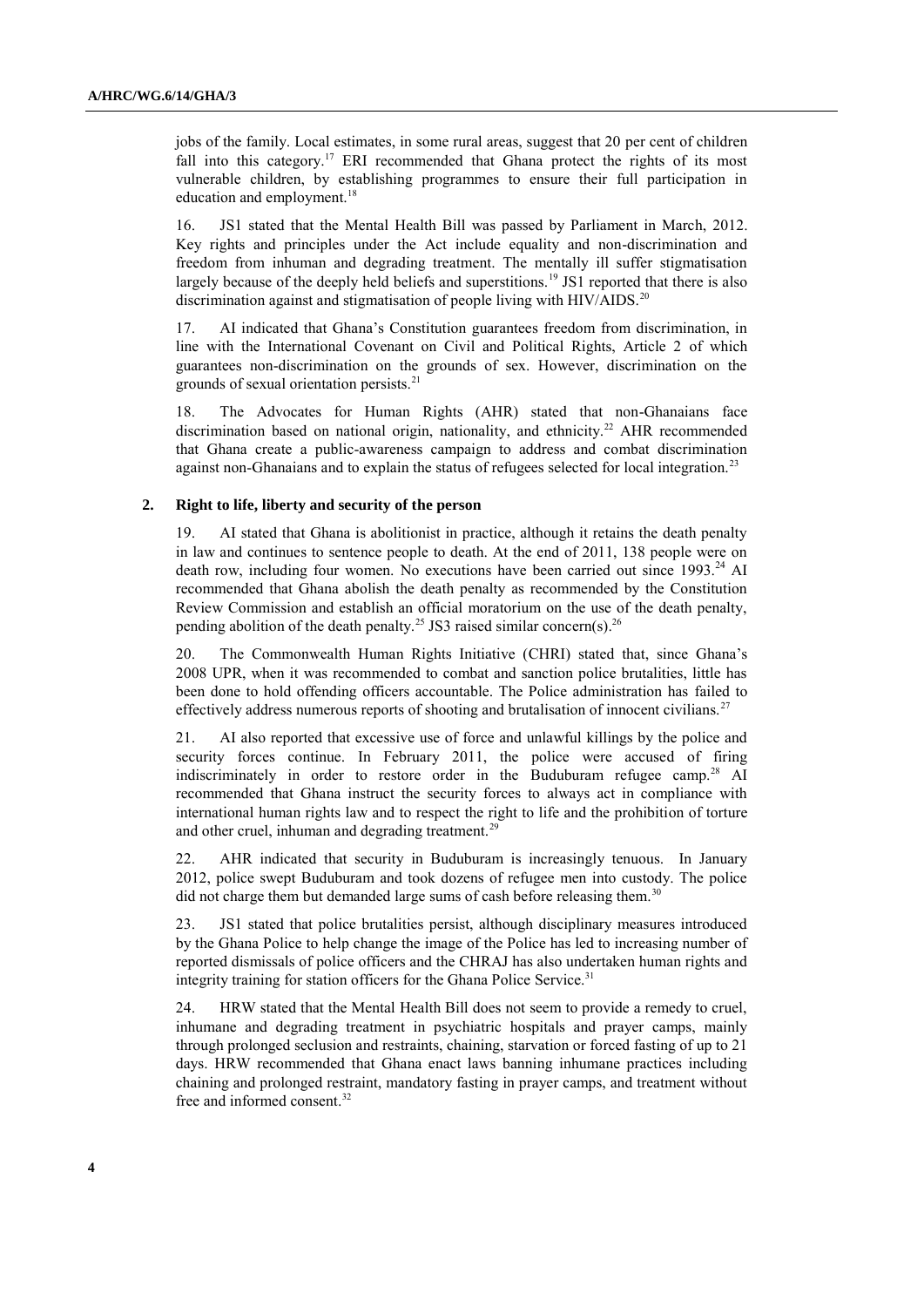25. AI expressed concern that, in many prisons, overcrowding is severe, sanitation is inadequate, food and medical care are scarce and many prisoners rely on family members and outside organizations for additional food, medicines and other necessities. Skin diseases, tuberculosis, malaria, hepatitis and HIV are prevalent; however, the prison health system is over-stretched, under-equipped and unable to provide adequate medical care.<sup>33</sup>

26. HRW stated that a number of residents in psychiatric hospitals and prayer camps were arrested and detained by police on mere suspicion of a mental disability, and some were detained for several days. Those admitted under court order often had to wait several weeks for the court to sanction their release after the hospital had discharged them. The Mental Health Bill allows for forced treatment or admission, which may lead to arbitrary and prolonged detention and deprivation of personal liberty.<sup>34</sup>

27. JS1 indicated that capacity building of the staff of the Domestic Violence and Victims Support Unit (DOVSU) of the Ghana Police Service has been one of the challenges to the implementation of the Domestic Violence Act. Furthermore, the Victims of Domestic Violence Support Fund was launched in the last quarter of 2011, but it is yet to attract much needed support.<sup>35</sup> AI raised similar concern.<sup>36</sup> With respect to shelter for victims, JS1 stated that none exists, except one which is run by an  $NGO$ <sup>37</sup>

28. AI reported that although the Domestic Violence Act 2007 allows prosecution of marital rape, little progress has been made in the implementation of the Act. Victims of violence are still obliged to pay the costs of their medical examination.<sup>38</sup>

29. JS3 indicated that there is a widespread problem of police abuse of female sex workers' human rights. It recommended that the Ghana Police Service improve training of its police officers, with a view of heightening their understanding of and compliance with both human rights and the laws relevant to commercial sex workers.<sup>39</sup>

30. JS3 stated that the incidence of defilement remains high with girls being the overwhelming majority of victims and that the persistence of harmful customary practices poses a threat to girls' development.<sup>40</sup> AI expressed concern that, although female genital mutilation was made a criminal offence in 1994, the practice continues, particularly in the North of Ghana.<sup>41</sup>

31. JS1 stated that practices of dehumanizing widowhood rites are still prevalent. These rites involve rituals, ranging from seclusion and general isolation of the widow to actual causing of physical harm to the widow. Women alleged to be witches also suffer the fury of their communities, ranging from seclusion, banishment into witch camps, physical molestation, to outright lynching sometimes.<sup>42</sup>

32. The Global Initiative to End All Corporal Punishment of Children (GIEACPC) stated that corporal punishment of children was lawful in Ghana, despite repeated recommendations to prohibit by the treaty bodies and during Ghana's initial UPR in 2008. There has been no change in the legality of corporal punishment of children in Ghana since its initial UPR in 2008. Corporal punishment is unlawful as a sentence for crime and in prison, but it is lawful in the home, school, alternative care settings and penal institutions such as borstal institutions and industrial institutions. GIEACPC expressed its hope that the Human Rights Council will note with concern the repeated and unfulfilled treaty body recommendations on corporal punishment and Ghana's failure to enact prohibition. It recommended that Ghana enact legislation to explicitly prohibit corporal punishment of children in all settings, including the home, as a matter of priority.<sup>43</sup>

33. The World Vision Ghana (WV Ghana) indicated that children are found in the mining industry and at stone quarries cracking stones to sell. The majority are on the streets to fend for themselves due to parental neglect, death of parents or poverty. Most of these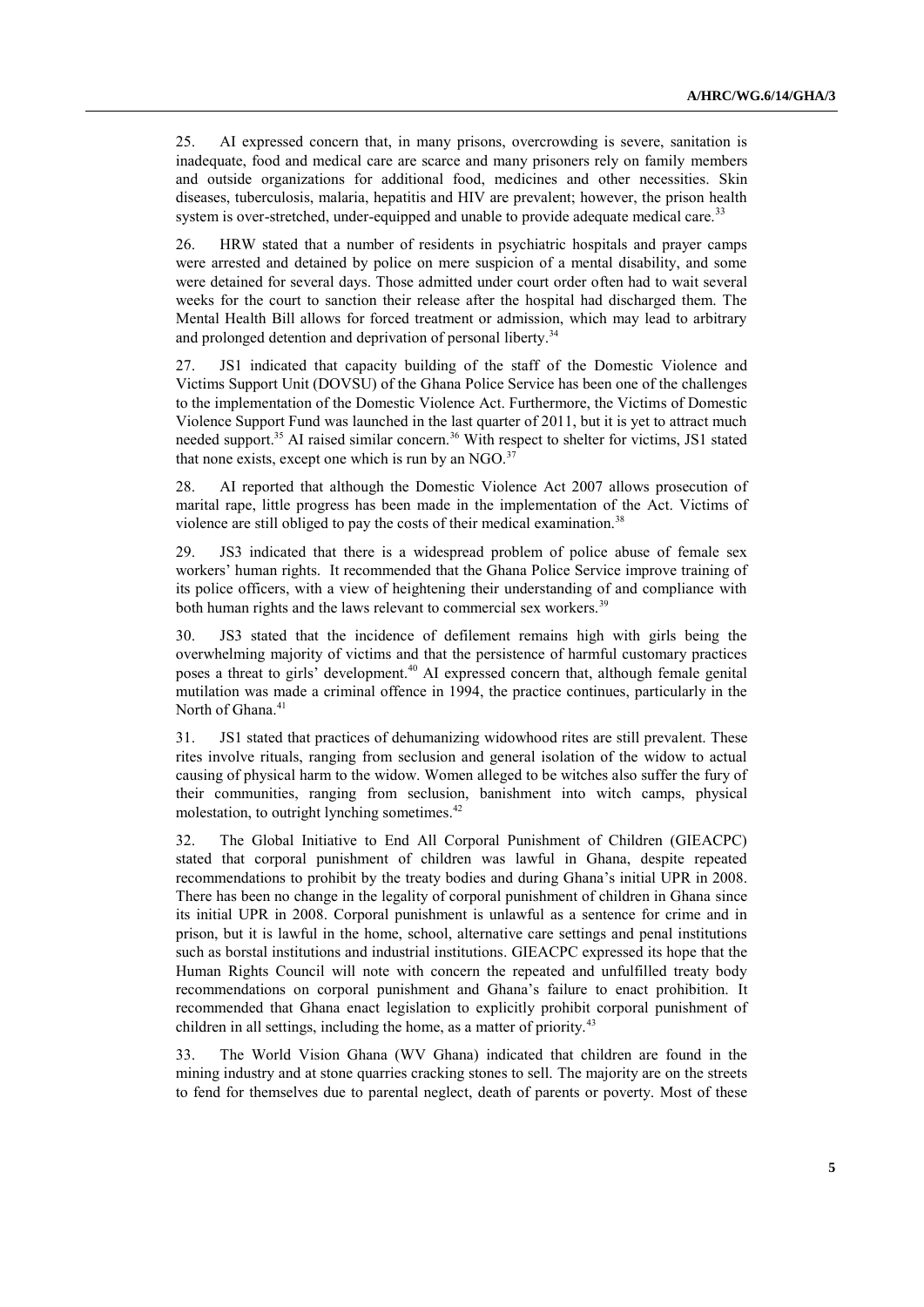children are exposed to all kinds of danger, including rape, being deceived and kidnapped for use in rituals and even trafficking.<sup>44</sup>

34. ERI recommended that the Ghana establish a Task Force to work closely with the police in bringing to justice those who exploit children and to report to the Government on progress in reducing child exploitation and that Ghana address the underlying issues of poverty and child abuse and neglect, with the aim of reducing such exploitation.<sup>45</sup>

35. IOM reported that there are not enough shelters or specialized care facilities for trafficking victims who have been rescued and have to undergo rehabilitation. Furthermore, the number of social workers who are required to give support to victims is inadequate. IOM indicated that Ghana must take steps in ensuring the provision of shelter and psychological services for affected victims of trafficking and other related abuses.<sup>46</sup>

#### **3. Administration of justice and the rule of law**

36. AI indicated that court procedures continue to be subject to long delays. Access to legal aid is inadequate and some prisoners spend years awaiting trial.<sup>47</sup>

37. AI stated that, while the courts are able to exercise universal jurisdiction over certain crimes, they are not empowered so far to exercise universal jurisdiction over crimes against humanity, torture, extrajudicial executions and enforced disappearance.<sup>48</sup>

38. WV Ghana indicated that, though Ghana has the juvenile justice legislations and related policies to ensure children in conflict with the law are given age appropriate trials and incarceration, these are not enforced.<sup>49</sup>

39. CHRI stated that the Juvenile Justice Act (2003) suffers from many gaps and a lack of implementation by court and police officials. Juveniles are held with adults, they are not brought to court within 48 hours, and they are never offered bail by the police. Facilities for juvenile suspects are in disrepair, the juvenile court in Accra only operates once a week, outside of Accra juvenile courts barely exist at all, and Child Panels and Probation Committees meet irregularly.<sup>50</sup>

40. JS1 stated that Ghana has drawn up a National Anti-Corruption Action Plan  $(NACAP)$  2012–2021.<sup>51</sup> Substantial financial management reforms have also been undertaken. New elements have been added to the anti-corruption legal framework, including the Anti-Money Laundering Act, 2008 (Act 749) and its implementation. Also, the Economic and Organised Crime Office (EOCO) is now the leading agency in investigating organised and economic crimes, including human trafficking and terrorism.<sup>52</sup>

#### **4. Right to privacy**

41. AI stated that sexual activity between consenting adults remains criminalized under Chapter 6, Article 104 of the Criminal Code, which prohibits "unnatural carnal knowledge" (defined to include consensual sexual intercourse between men). This clause has the effect of encouraging discrimination, harassment and persecution of people on the basis of their identity and consensual sexual behaviour. AI recommended that Ghana protect the human rights of lesbian, gay, bisexual and transgender people and to amend the Criminal Code to repeal the provision that criminalizes sexual activity between consenting adults.<sup>53</sup>

42. CHRI stated that the period under review has seen statements by members of parliament that the government should take action against homosexuals. Church organisations, which wield significant influence in Ghanaian politics, have publicly called for the strengthening of the laws in relation to same-sex sexual conduct. The impact of the debates, and the animosity towards homosexuality this incites, has meant that lesbian, gay, bisexual, transgender and intersexual individuals (LGBTI) are more vulnerable to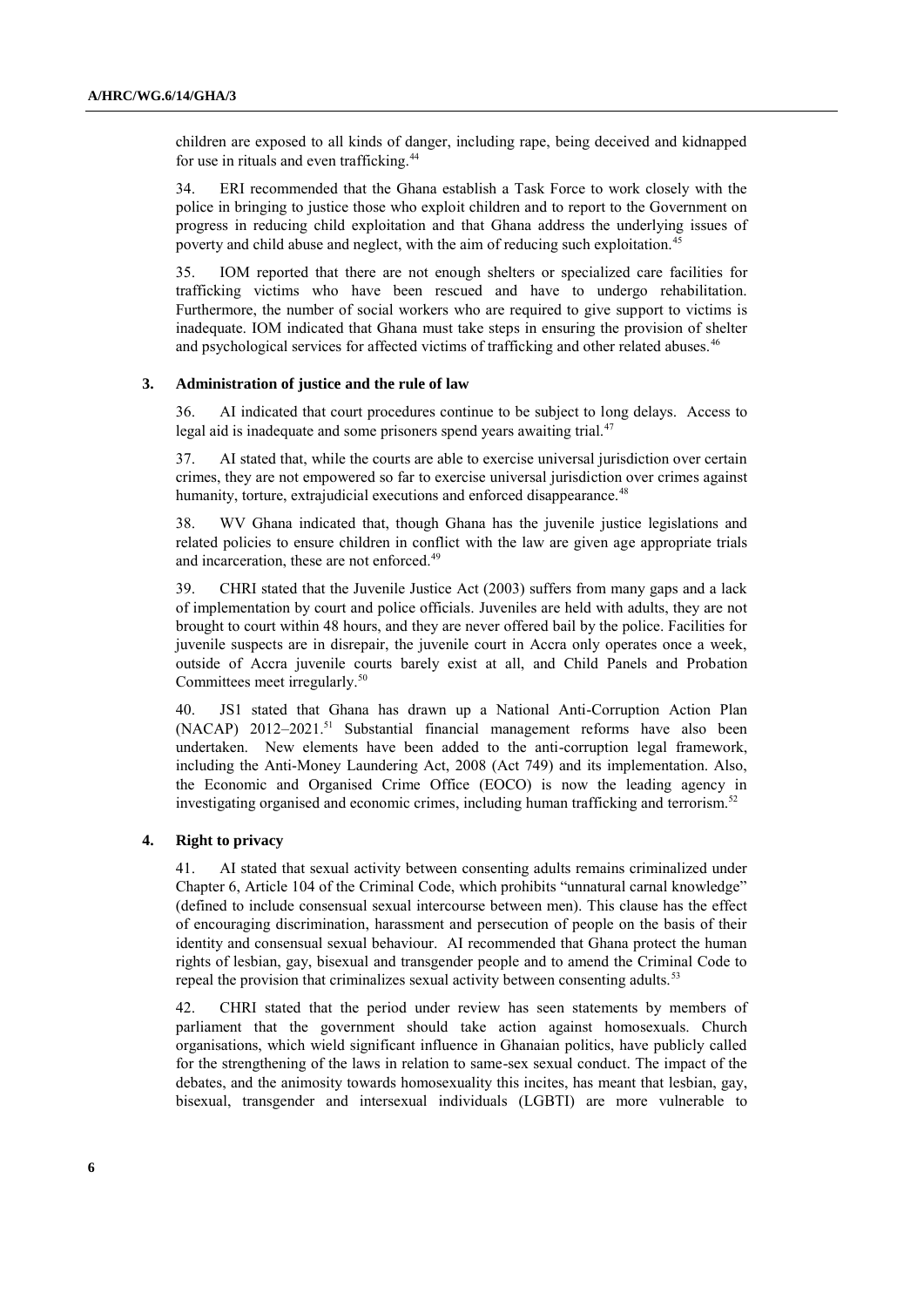discrimination, harassment and violence. As homosexuality is illegal in Ghana, they have no protection under the law.<sup>54</sup> JS3 raised similar concern.<sup>55</sup>

43. CHRI recommended that Ghana issue a moratorium on public prosecutions under Section 104(b) of the 1960 Criminal Code and embark on a process of repealing it. CHRI also recommended that Ghana ensure that the provisions in the Constitution that guarantee equality and dignity are used to protect members of the LGBTI community; and encourage dialogue and cooperation between civil society groups, human rights defenders, religious groups and other relevant stakeholders on the decriminalisation of same-sex sexual conduct.<sup>56</sup>

#### **5. Freedom of movement**

44. HRW stated that people living in psychiatric hospitals are restricted in their movement even within their respective wards. In prayer camps, people were restrained in chains for the entire day and for long periods, one man for up to eight months without pause. People were released from the chain and from the camp only when the camp leader received "a message from God," rather than following a medical or psychiatric evaluation.<sup>57</sup>

#### **6. Freedom of expression**

45. CHRI stated that the Government has not passed the Right to Information (RTI) Bill which has been before Parliament since 2010. The RTI Bill does not conform to international best practice standards. There are too many blanket exemptions covering all information relating to the offices of the President, Vice President and the Cabinet. Virtually any information about their functioning will become inaccessible under the law.<sup>58</sup> CHRI recommended that Ghana immediately improve the current draft of the RTI Bill.<sup>59</sup>

46. JS3 reported the key improvements of the RTI Bill include the need to create an independent oversight body to undertake the responsibility of enforcing the RTI Bill, inclusion of maximum disclosure, and reduction of the numerous exemptions in the Bill. The RTI Bill must include private sector and chieftaincy institutions, not only Government agencies and the fees for accessing information must be minimal. The RTI Bill also has a limited scope of penalties, which undercuts the need to provide information in a timely manner.<sup>60</sup>

47. Article 19 indicated that the shortcomings of the RTI Bill include long time-limits, unclear and broad exception clauses, and a lack of independent control over its implementation. 61

48. Article 19 stated that freedom of media in Ghana has improved over the last years. The communications regulator, the National Communications Authority (NCA), became significantly more independent in 2010. However, complaints have persisted regarding delays in obtaining bandwidth and licenses for broadcast media. The problem with allocation of licenses stems from the legislation: the National Communications Authority Act 2008. It urges Ghana to adopt amendments to the National Communication Authority Act and impose clearer standards of transparency, procedural fairness and efficiency.<sup>62</sup>

49. While Ghana has no laws criminalising insult, there have been a number of cases where police have used the ambiguous provisions in the Criminal Offences Act to arrest and detain those who insult the President,<sup>63</sup> Article 19 calls on the Human Rights Council to urge Ghana to repeal Section 208 of the Criminal Offences Act in its entirety and amend Section 207 and 185 to clearly demarcate the scope of the law and to remove any suggestion of criminal insult.<sup>64</sup>

50. Article 19 also highlighted the growing intolerance of dissenting views and the growing frequency with which media workers are attacked for carrying out their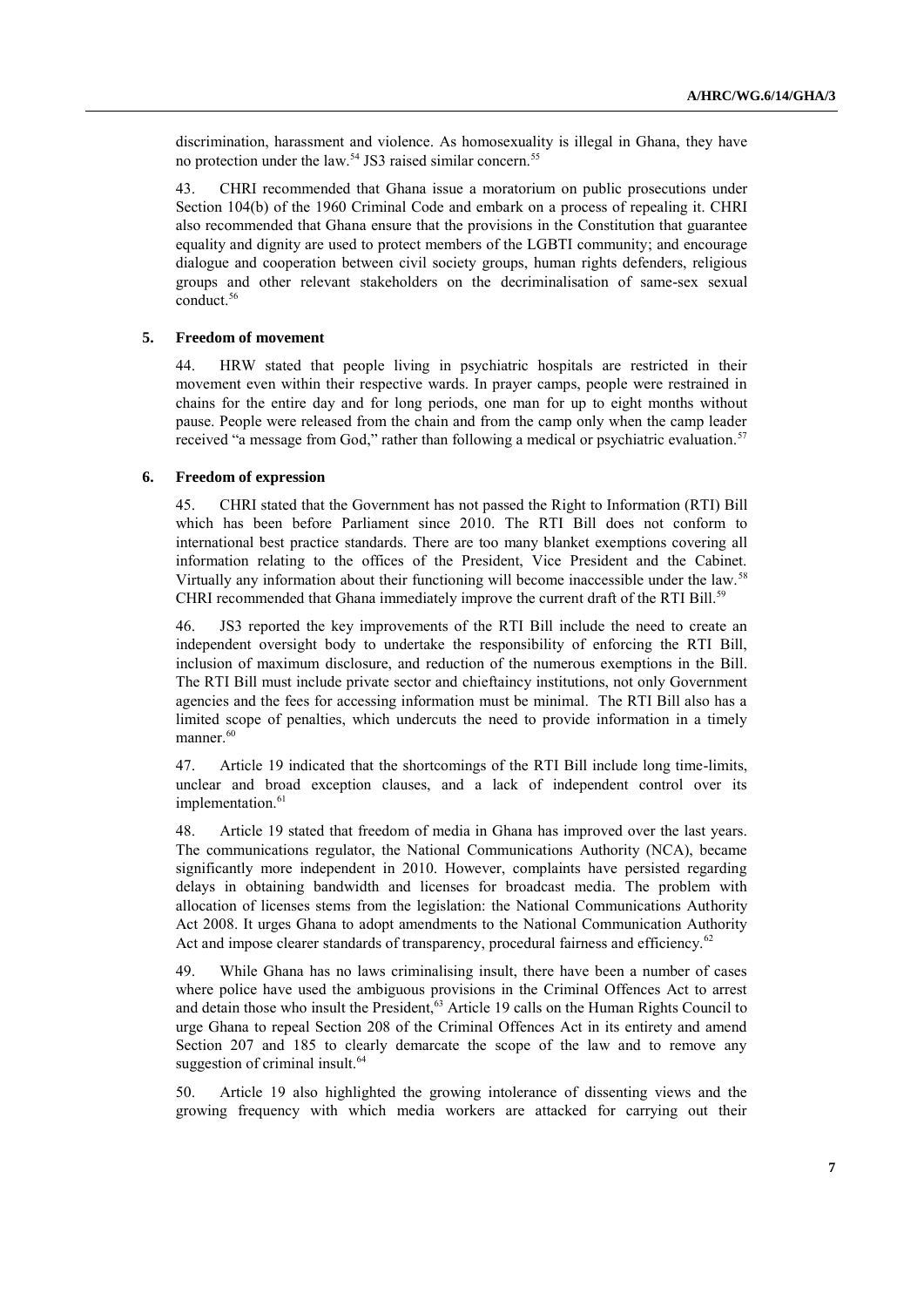journalistic activities. It calls on the Human Rights Council to urge Ghana to respect the democratic right to protest and ensure that the right to freedom of expression and freedom of peaceful assembly is respected in demonstrations, marches and other forms of protest.<sup>65</sup>

#### **7. Right to work and to just and favourable conditions of work**

51. ERI indicated that the youth unemployment is 40 per cent, much higher than adult levels, and that the disadvantaged ones are those from poor homes.<sup>66</sup> ERI recommended that Ghana ensure equal access to employment for all its citizens, especially youth, by legislating for employment policies that provide equal opportunities, and monitoring how well employers implement them.<sup>67</sup>

52. AHR stated that many refugees believe that their refugee status barred them from equal access to resources and opportunities afforded to Ghanaian citizens.<sup>68</sup> Some refugees living in the Buduburam settlement reported to TAHR that discrimination interfered with their right to work. They felt their accent when they speak English and their inability to speak Twi, primary Ghanaian indigenous language, intensify discrimination against them.<sup>69</sup>

#### **8. Right to social security and to an adequate standard of living**

53. JS1 stated that, even though Ghana joined the middle income bracket countries in December 2010, poverty is practically still endemic in the country. There is still a vast amount of work to be done in achieving the Millennium Development Goals (MDGs) in view of the country's increasing youth population who are faced with difficulty in finding productive employment.<sup>70</sup>

54. JS1 indicated that there is a large housing deficit in the country. There is little improvement in providing adequate housing for people living in deprived communities, especially the slums. A major planned intervention by the government to meet the housing needs has stalled owing to funding problems. There have also been demolitions, by local government authorities, of houses apparently built in water-ways and in unauthorised locations leading to increasing public protests about inadequate notice amidst the general lack of housing. $71$ 

55. AI stated that Ghana's laws do not provide adequate protection against forced eviction. There is no reference to housing rights in the Constitution.<sup>72</sup> Forced evictions compound the country's housing shortage and have left many people homeless and destitute. In May 2010, hundreds of people were forcibly evicted from their homes in "Abinkyi slum" in Kumasi. The residents were given just two weeks' notice and were not offered any alternative accommodation or compensation.<sup>73</sup>

### **9. Rights to health**

56. Although free and informed consent is a key component of the government's obligation to provide the highest attainable standard of physical and mental health, HRW found that doctors and nurses admitted using force to give patients their prescribed medication or hiding the medicines in their food. In most cases, family members or medical staff decided on admission into and treatment in a psychiatric hospital or prayer camp, without the free and informed consent of the individual.<sup>74</sup>

57. HRW stated that family members or staff routinely decided on a person's admission to, treatment within, and discharge from mental health facilities even when people voluntarily bring themselves to such facilities, effectively denying them their legal capacity to make their own decisions. The Mental Health Bill presumes the incapacity of persons with mental disability, limiting their ability to make decisions about where they live and what treatment they receive.<sup>75</sup>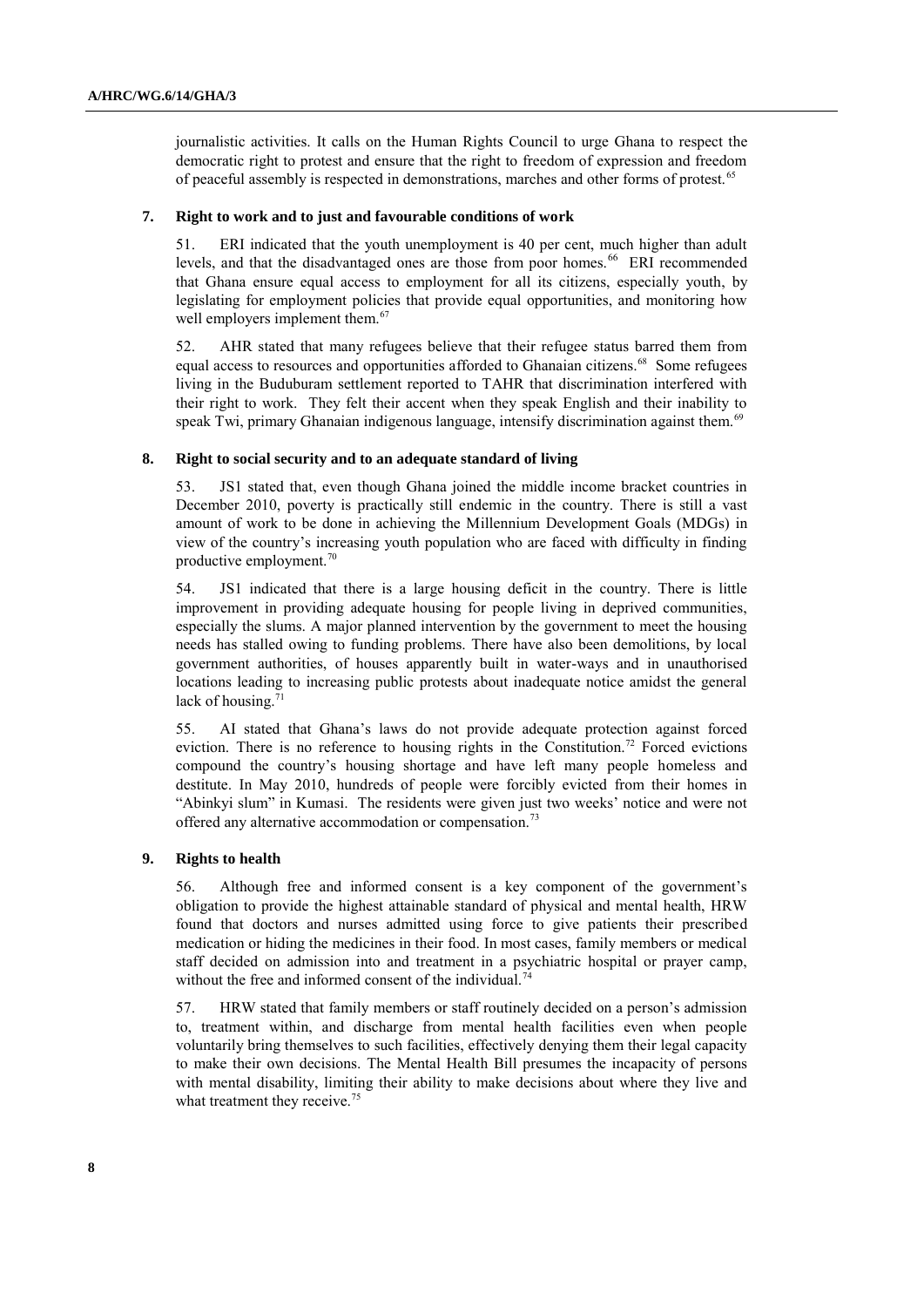58. HRW reported that some public psychiatric hospitals were in poor condition and in need of repairs. Some hospitals had insufficient running water and electricity in bathrooms, forcing patients to defecate in the courtyard or rooms. General hygiene was very poor, with toilets in some hospitals filled with faeces and cockroaches. All hospitals reported lack of enough food to feed residents, many of whom complained of poor food quality, including rotten fish.<sup>76</sup>

59. AHR stated that the Ghana Health Service runs the community clinic in the Buduburam Refugee Settlement, the only place to receive medical treatment in Buduburam. The clinic faces monumental financial challenges and provides only a limited number of basic services. Many refugees in Buduburam with limited financial resources do not have meaningful access to health care. They will be at heightened risk of developing or exacerbating serious health problems.<sup>77</sup>

60. JS1 stated that Ghana has been successful in keeping the prevalence rate of HIV/AIDS low, largely through promotional efforts spearheaded by the Ghana AIDS Commission. The CHRAJ's monitoring, however, also reveal that anti-retroviral drugs are inadequate.<sup>78</sup>

61. ERI stated that drug and alcohol addiction among adolescents is increasing. One estimate is that 40 per cent of youth may be abusing alcohol or other drugs.<sup>79</sup> Accordingly, many of the adolescents end up in psychiatric care.<sup>80</sup>

### **10. Right to education**

62. WV Ghana stated that the Government has taken pragmatic steps to construct 1,226 schools wich are at various stages of completion to increase accessibility and reduce the number of children learning under trees and in deplorable conditions.<sup>81</sup>

63. JS1 stated that the quality of education is questioned as functionally illiterate children continue to pass out of the basic schools, especially the public schools. Furthermore, deeply held cultural beliefs and practices still manifest in the discrimination against the girl child, resulting in families not supporting girl child education.<sup>82</sup>

64. ERI stated that, although school attendance rate is high in Ghana, drop-out rates are a concern. Pupils may leave school early due to family problems. Furthermore, access to education is not equal between children of well-to-do families and the less wealthy or underprivileged ones (70 per cent of Ghana's children).<sup>83</sup> The northern part of Ghana is less developed in both natural resources and human resources. The gap is wide between the South and North of Ghana, in both quality of education and access to educational resources.<sup>84</sup>

65. AHR stated that the Buduburam Refugee Community School, one of the larger schools in Buduburam, charges school fees of USD10 per term for a three-term school year. A handful of schools in Buduburam are church-run, but even students who attend these tuition-free schools must purchase uniforms. As a result of these costs, many refugee children do not attend school or attend only sporadically.<sup>85</sup>

#### **11. Persons with disabilities**

66. JS1 stated that, even though the Persons with Disability Act, 2006 (Act 715) was passed by Parliament in June 2006, the relevant Regulations to give effect to the Act are yet to be promulgated. There continue to be flagrant violations of the provisions of the Persons with Disability Act. Persons with disabilities, accordingly, continue to publicly complain about discrimination against them.<sup>86</sup>

67. Joint Submission 2 (JS2) stated that many persons with disability are marginalized and discriminated against. Because the legislative instrument for Act 715 is not ready since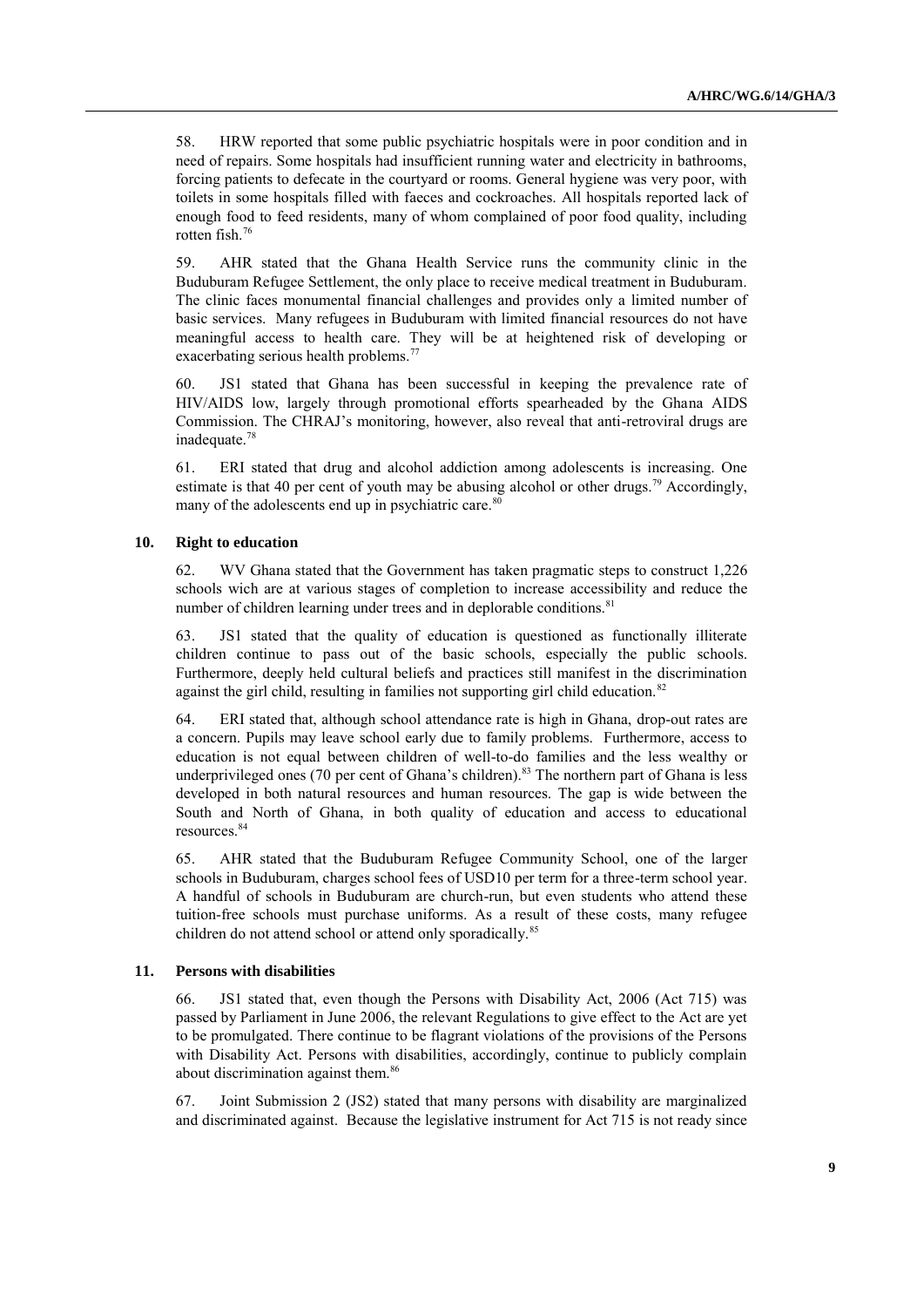2006, most of the provisions of the Disability Act are not being implemented. The national council on persons with disability, which has oversight responsibility of ensuring compliance with the provisions of the Act, is not staffed and resourced. $87$ 

#### **12. Migrants, refugees and asylum-seekers**

68. IOM stated that it had signed a Cooperation Agreement with Ghana in August 2010 to create a platform for IOM to address migration challenges in the country. IOM commended Ghana for its role in taking strides in handling the influx of displaced persons and migrant workers who fled the political crises in neighbouring countries.<sup>88</sup>

69. AHR expressed concern that that the Ghana Refugee Board (GRB) has not clarified eligibility standards for local integration. Hence, refugees may elect local integration, only to learn that they have not been selected and that it is too late for a voluntary repatriation package. There is a danger that the selection process may be conducted in an arbitrary or discriminatory manner.<sup>89</sup> TAHR recommended that Ghana clarify and publicize the selection standards, process, and benefits of local integration, and extend the grace period for two months thereafter.<sup>90</sup> It also recommended that Ghana ensure that no person is deported without due process of law.<sup>91</sup>

70. AHR stated that many refugees who applied for asylum do not know their legal status because the GRB has not notified them of the outcome of their applications. Postcessation, there is a danger that refugees who have valid, individualized asylum claims under international law will be deported without resolution of their claims and appeals.<sup>92</sup>

#### *Notes*

- <sup>1</sup> The stakeholders listed below have contributed information for this summary; the full texts of all original submissions are available at: [www.ohchr.org.](http://www.ohchr.org/) (One asterisk denotes a national human rights institution with "A" status):
	- *Civil society*

| AI              | Amnesty International:                                           |
|-----------------|------------------------------------------------------------------|
| Article 19      | Article 19:                                                      |
| <b>CHRI</b>     | Commonwealth Human Rights Initiative;                            |
| ERI             | Edmund Rice International:                                       |
| <b>GIEACPC</b>  | Global Initiative to End All Corporal Punishment of Children;    |
| <b>HRW</b>      | Human Rights Watch;                                              |
| WV Ghana        | World Vision Ghana;                                              |
| JS1             | Joint Submission 1—Commission on Human Rights and Administrative |
|                 | Justice* and Ghana Human Rights NGOs Forum;                      |
| JS <sub>2</sub> | Joint Submission 2—Ghana Federation of the Disabled.             |
| JS3             | Joint Submission 3—Human Rights Advocacy Centre and Amnesty      |
|                 | International Ghana.                                             |
|                 |                                                                  |

*Other*

IOM International Organization for Migration.

 $2$  AI, p. 4.

ERI, recommandation 2/HRW, p.2.

- 4 JS3, p. 4.
- 5 IOM, p. 3.
- 6 JS1, para. 5.
- $\frac{7}{8}$  AI, p. 2.
- AI, p. 2.
- 
- $^{9}$  AI, p. 4.
- $^{10}$  AI, p. 2. AI, p. 2.

<sup>12</sup> JS1, para. 42.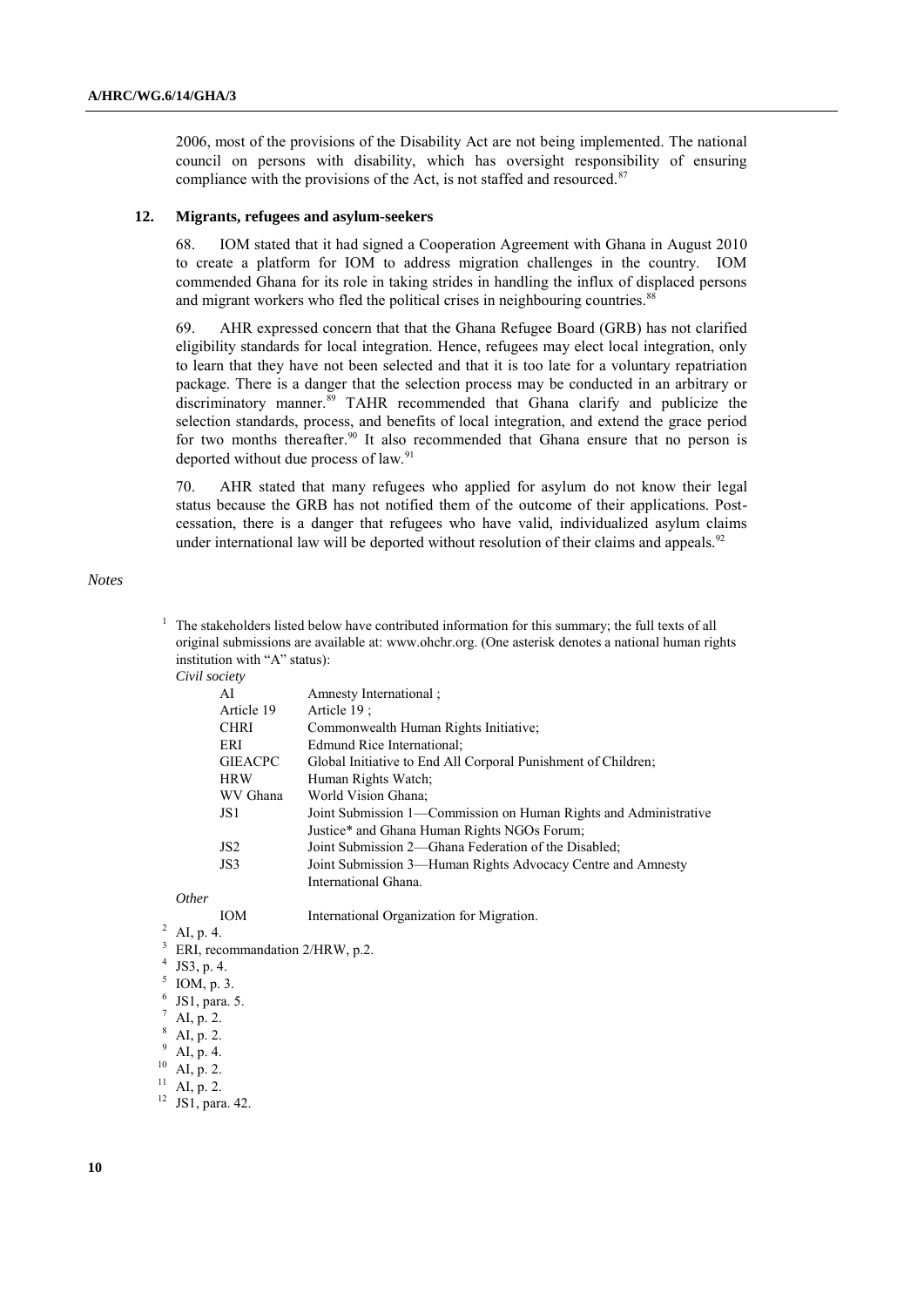- JS1, para. 11.
- JS1, para. 13.
- JS1, para. 12.
- $^{16}$  AI, p. 1.
- ERI, para. 2.
- ERI, recommendation 1.
- <sup>19</sup> JS1, paras. 15-16.
- JS1, para. 30.
- <sup>21</sup> AI, p. 3.
- AHR, para. 6.
- AHR, p. 6.
- $^{24}$  AI, p. 3.
- AI, p. 5.
- $^{26}$  JS3, pp.16-17.
- <sup>27</sup> CHRI, paras.  $10-11$ .
- $^{28}$  AI, pp. 3-4.
- AI, p. 5.
- AHR, para. 15.
- JS1, paras. 39-41.
- HRW, p. 2.
- AI, p. 3.
- 
- <sup>34</sup> HRW, p.3.
- JS1, para. 19.
- $^{36}\,$  AI, p. 1.
- JS1, paras. 18-19.
- $^{38}\,$  AI, p. 1.
- JS3, pp. 3-5.
- JS3, pp. 8-9.
- AI, p. 1.
- 42 JS1, para. 21.
- GIEACPC, pp. 1-2. See also JS1, para. 46.
- WV Ghana, p. 2.
- ERI, recommendations 7 and 8.
- $^{46}$  IOM, pp. 2-3.
- AI, p. 3.
- AI, p. 2.
- WV Ghana, p. 5.
- <sup>50</sup> CHRI, paras. 14-15.
- <sup>51</sup> JS1, paras. 8-9.
- 
- JS1, paras. 37 -38.
- AI, p. 4.
- <sup>54</sup> CHRI, para. 27.
- JS3, pp. 5-6.
- CHRI, recommendations 28 a., b., and c. See also JS1, para. 45.
- HRW, p.3.
- <sup>58</sup> CHRI, para. 6.
- <sup>59</sup> CHRI, para. 8.
- JS3, p. 16.
- Article 19, para. 3.
- Article 19, p. 5.
- Article 19, para. 10.
- Article 19, p. 5.
- <sup>65</sup> Article 19, p. 5.
- ERI, para. 10.
- 
- ERI, recommendation 6.
- AHR, para. 6.